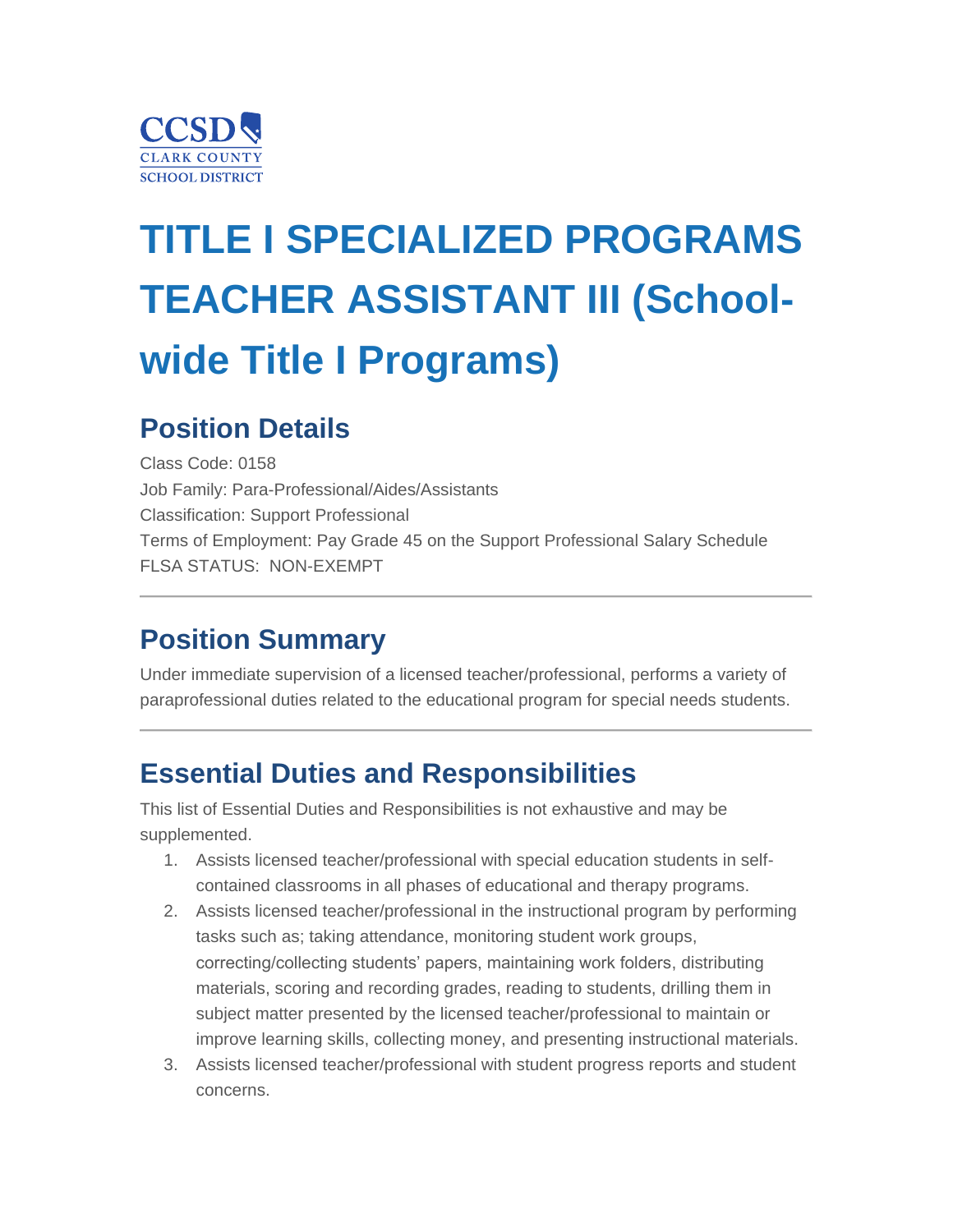- 4. Assists students with personal care.
- 5. Assists licensed teacher/professional in maintaining discipline and encouraging acceptable behavior.
- 6. Assists with supervision of playground activities.
- 7. May assist students with the use and/or physical needs of prosthetic devices.
- 8. May keep records and administer medication to students per parent authorization.
- 9. May assist with the loading and unloading of students transported by bus.
- 10. May assist in feeding students by preparing, distributing, ordering, and administering snacks and special lunches.
- 11. May administer Cardiopulmonary Resuscitation/Automated External Defibrillator (CPR/AED) as necessary.
- 12. Completes standard Clark County School District/school forms.
- 13. Conforms to safety standards, as prescribed.
- 14. Performs other tasks related to the position, as assigned.

### **DISTINGUISHING CHARACTERISTICS**

Involves tasks directly associated with assisting licensed teacher/professionals in the special education programs of a school, such as:

- 1. Self-contained (regular campus)
- 2. Visually impaired (regular campus)
- 3. Hearing impaired (special schools)
- 4. Adaptive physical education
- 5. Medically fragile
- 6. Severe/profound
- 7. Special education transportation aide

# **KNOWLEDGE, SKILLS, AND ABILITIES (Position Expectations)**

- 1. Knowledge of CPR/AED and universal precautions.
- 2. Ability to assist teachers/providers with modifying learning materials and activities to meet the needs of individuals with different ability levels, learning styles, or language backgrounds.
- 3. Ability to use adaptive equipment and assistive technology prescribed by licensed teacher/ professionals/providers and other professional practitioners.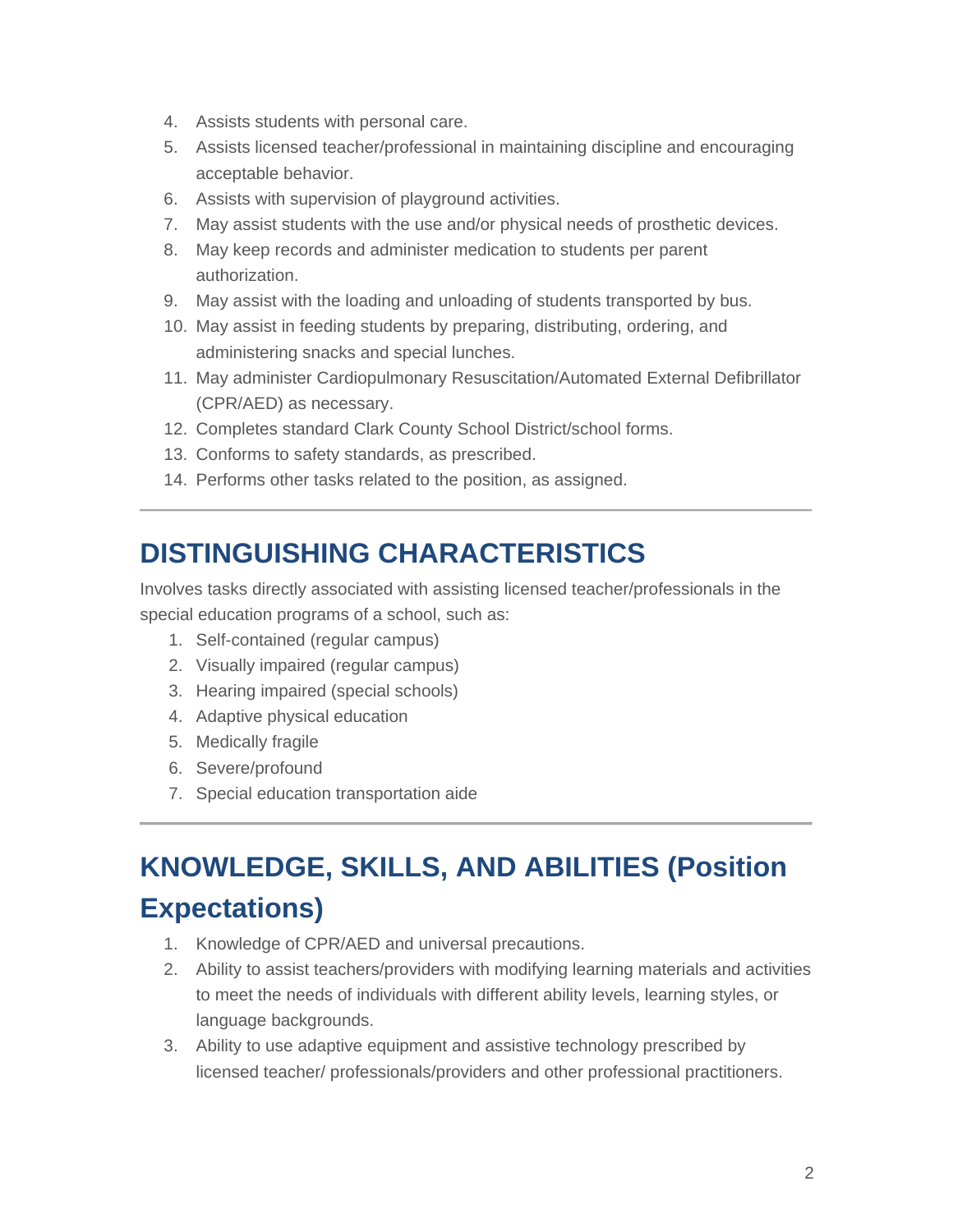- 4. Ability to objectively gather and report relevant information about students to assist in the planning process.
- 5. Ability to use copy machines, computers, and other equipment to prepare learning materials and resources.
- 6. Ability to work effectively with special needs students.
- 7. Ability to interpret and apply oral and written instructions.
- 8. Ability to perform several tasks and determine priorities.
- 9. Ability to deal with unusual behavior and crisis situations.
- 10. Ability to learn and apply school rules, regulations and procedures.
- 11. Ability to complete routine records.
- 12. Ability to recognize and report hazards and apply safe work methods.
- 13. Possess physical and mental stamina commensurate with the responsibilities of the position.

### **Position Requirements**

#### **Education, Training, and Experience**

- 1. High school graduation or other equivalent (i.e., General Educational Development (GED), foreign equivalency, etc.).
- 2. Minimum of 48 credit hours from an accredited college or university or a passing score on the Educational Testing Service (ETS) para-pro assessment.
- 3. Experience working with children.

#### **Licenses and Certifications**

 Current Cardiopulmonary Resuscitation (CPR)/Automated External Defibrillator (AED) certificate from the American. Heart Association, American Red Cross, or other similar organization. Certification must be maintained for the duration of the assignment. Certification training must be in-person and include a hands-on component. Online courses will not be accepted. A copy of the front and back of the CPR/AED certificate must be uploaded into the application.

#### **Preferred Qualifications**

- 1. Signing abilities (for the hearing impaired program).
- 2. One (1) year experience working with special education children.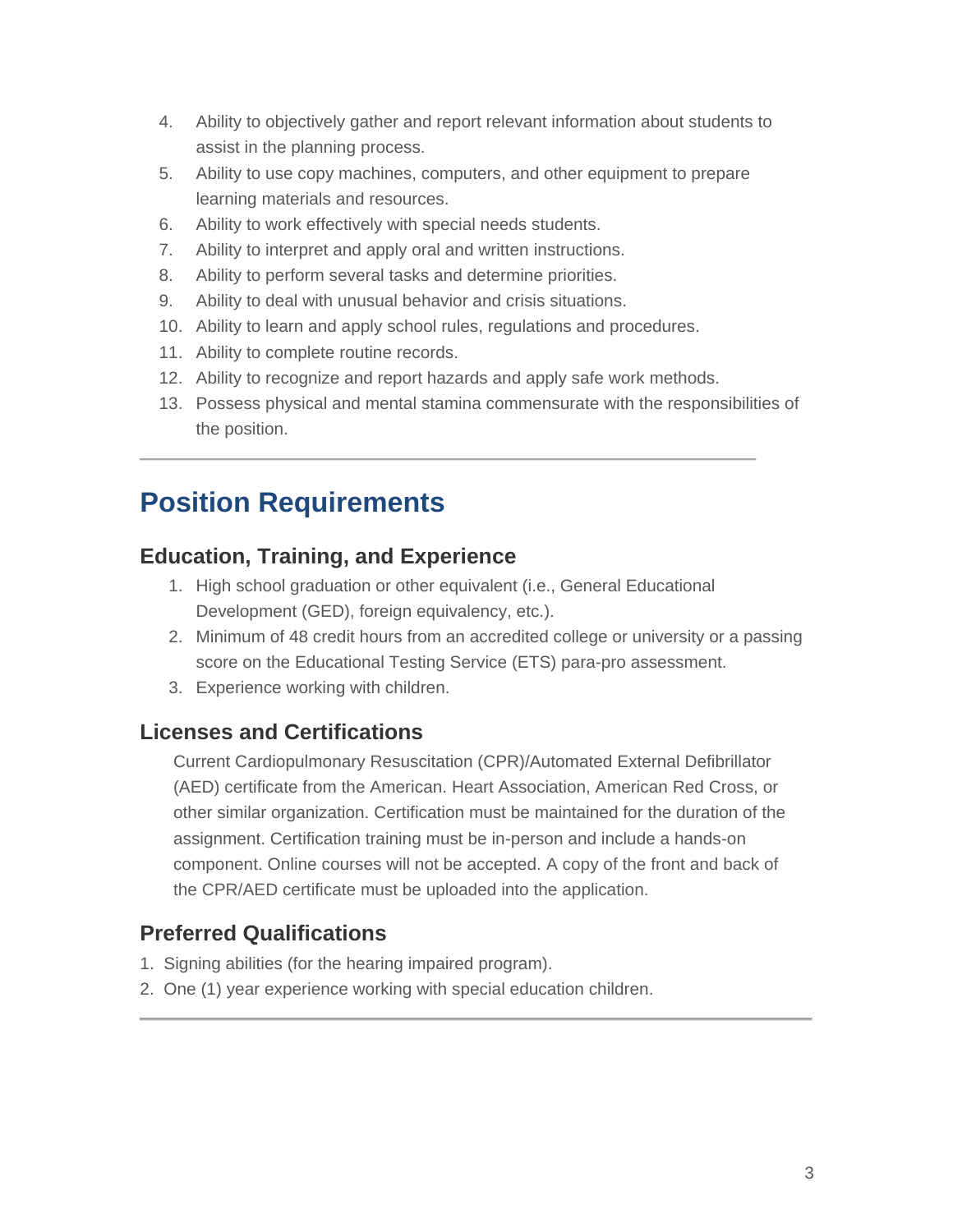### **Document(s) Required at Time of Application**

- 1. High school transcript or other equivalent (i.e., GED, foreign equivalency, etc.).
- 2. College transcript(s), if applicable.
- 3. Current Cardio-Pulmonary Resuscitation/Automatic External Defibrillator certificate as indicated above. A copy of the front and back of the CPR/AED certificate must be uploaded into the application.
- 4. Specific documented evidence of training and experience to satisfy qualifications.

### **Examples of Assigned Work Areas**

Clark County School District schools (health offices, playgrounds, cafeterias, classrooms, locker rooms), etc.

### **Work Environment**

#### **Strength**

Sedentary to heavy - exert force of 10-100 lbs., occasionally/ frequently/constantly.

#### **Physical Demand**

May involve climbing, balancing, stooping, kneeling, crouching, talking and hearing, reaching, handling, and repetitive fine motor activities. Mobility to work in a typical office setting and use standard office equipment. Involves hearing and speech to communicate in person or over the telephone. Vision: Frequent near acuity and depth perception; occasional far acuity. Vision to read printed materials, VDT screens or other monitoring devices.

#### **Environmental Conditions**

Exposure to climate controlled office settings to outside weather with temperatures ranging from mild/moderate to extreme cold/heat. May involve exposure to noise levels ranging from moderate to very loud and occasional to frequent time periods.

#### **Hazards**

Furniture, playground/office equipment, communicable diseases, chemicals, and fumes (as related to specific assignment), and power/hand operated equipment and machinery (as related to specific assignment).